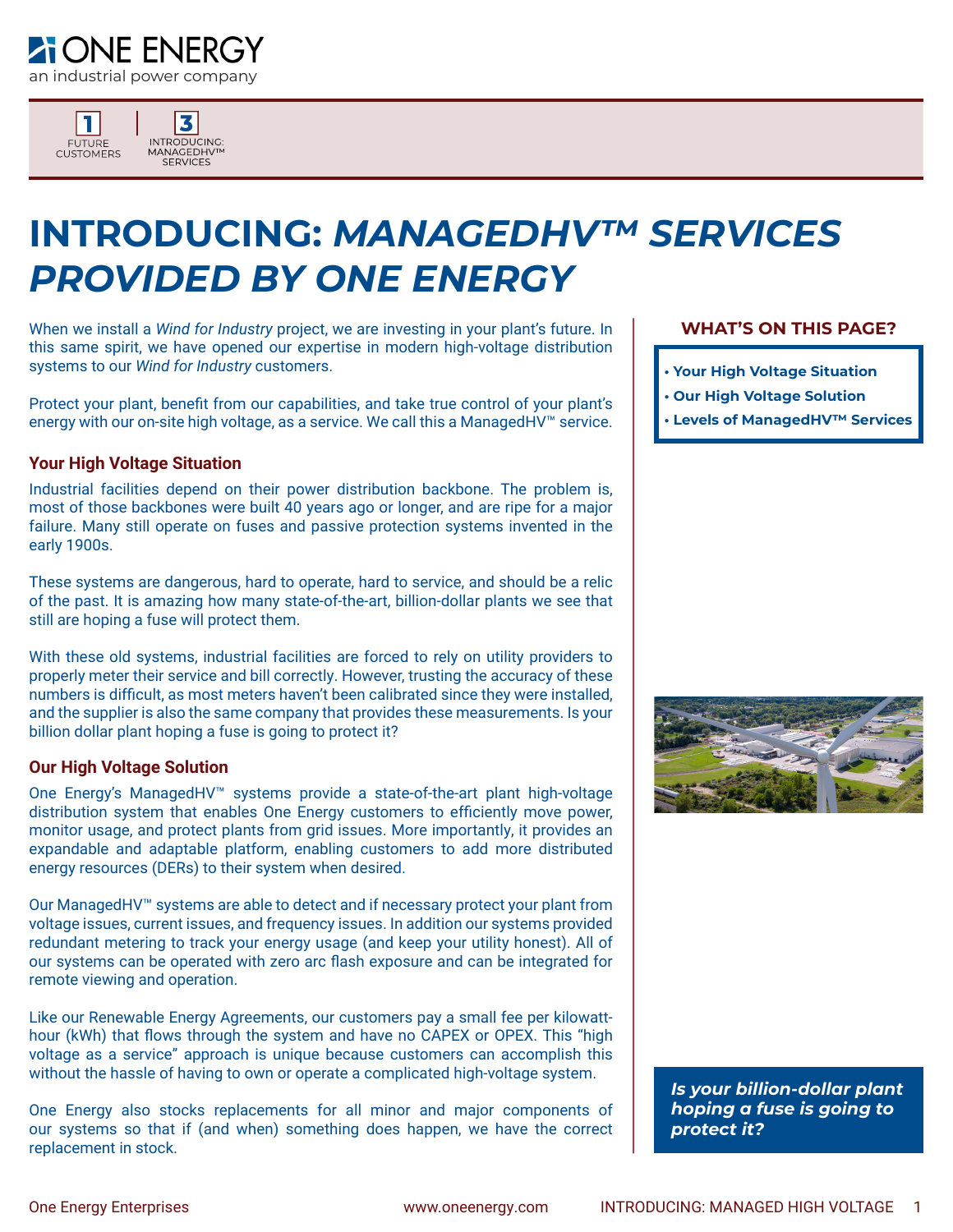

## **Our High Voltage Solution (cont.)**

One Energy has experience installing these systems and has developed necessary standardization across facilities. We have the economies of scale necessary to invest in the best technology, the best R&D, and the best control algorithm development. Our capabilities allow customers to benefit from standardized parts and bulk purchasing. We also maintain an inventory of redundant parts that can be immediately deployed in the event of a failure.

Currently, One Energy is only offering our ManagedHV™ service to our existing *Wind for Industry* customers.



**Managed High Voltage One-Line Diagram**

Are you ready to take back control and modernize your system? There are five ways we can help:

#### **Level 1: Meter Management**

One Energy will install a revenue-grade meter that operates in series with the utility's primary meter. The customer will have remote access to this meter via our portal or your existing metering system, capable of accepting a Modbus meter. We will produce a monthly report that compares our metered values to the utility reported values. The report will also analyze your power profile for the month, including high resolution reporting on demand, consumption, power factor, harmonics, and other factors. The reports will give you an accurate plant view of your energy usage and will ensure you are being properly billed by the utility.

One Energy will install and operate the system for the life of the contract, covering all installation, maintenance, and reporting costs. We'll reconcile your power bill every month and provide recommendations for lowering your cost or optimizing your tariff profile, as appropriate. With meter management, you will know when your utility bill is wrong.

*ManagedHV™ Services: the installation and longterm operation of a stateof-the-art high voltage distribution system at a large commercial or industrial facility.*

*Are you ready to take back control and modernize your system? There are five ways we can help.*